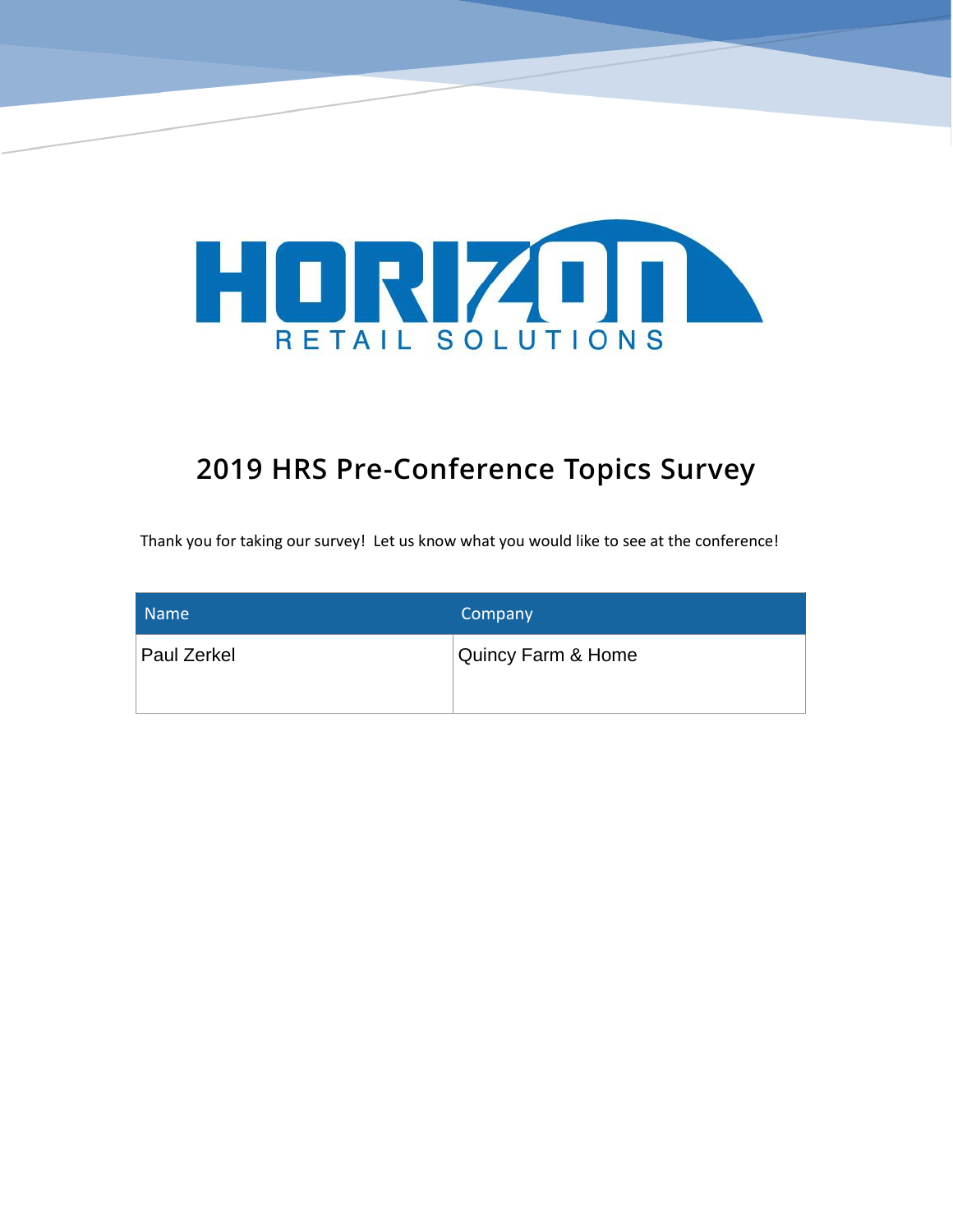

- 1. Below is a list of topics we plan to cover at the conference. Select all that you are interested in. If there are topics missing, please list them in the "Other" comment box.
	- Roadmap
	- What's New in Host
	- $\square$  EDI 810 Auto-matching
	- $\Box$  Host commands in IBM i System Administration features
	- $\square$  DC Replenishment
	- Work with Receivers
	- $\Box$  Store (Overview)
	- BOGO
	- Gateway (Overview and in-depth)
	- $\Box$  Gift Card Manager
	- Verifone & What's New in PPN
	- SQL Training (Store and Host)
	- $\Box$  How to find HRS Documentation
	- □ Web CTS
	- Defender
	- Insights
	- ProfiTier
	- $\blacksquare$  API's
	- *Other (please specify)*

SQL training for host more than for store (I am already reasonable proficient in MS SQL, but the iSeries Query language is foreign to me.)

Also would be interested in hearing about High Availability (HA) Can xStore or Store 4.0 run with clustered Windows?

Finally, I believe we are the only HRS customer still doing our own annual physical inventories. I would like to better understand more about how this works. What happens when an item is counted early in the day, then sold before the inventory is closed? What if the count is made after the item sells?

Is there a reasonable path to forgo annual physical inventory and switch to a cycle count system where fast moving items get counted more often than annually, but everything gets counted at least annually? Sometimes I get the feeling that our people trust the counts the month they have inventories, but not so much the other 11 months of the year.

## 2. What would you like to know about API's?

General overview. How many are there? Which ones do I need to know about for our environment.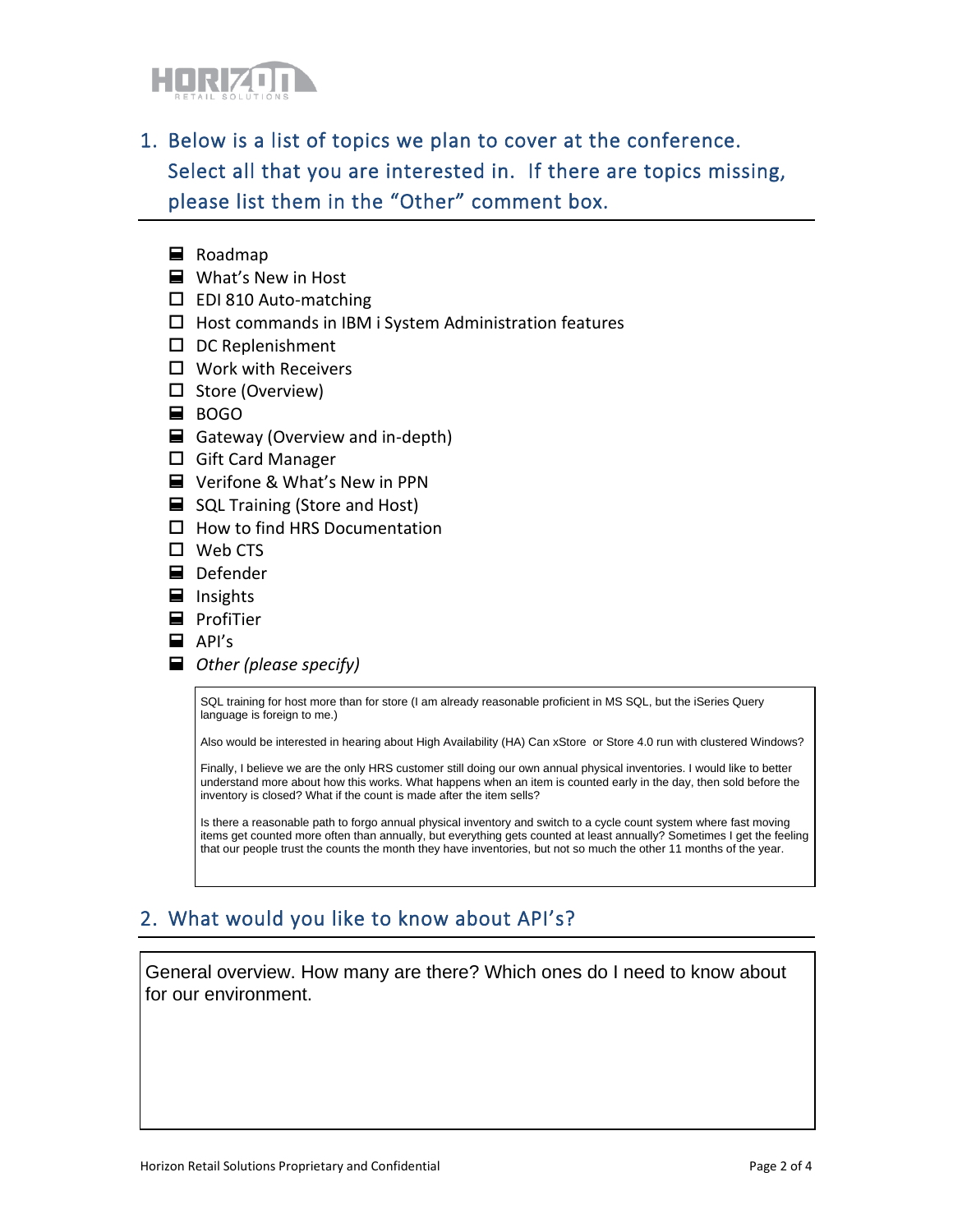

### 3. What topics do you want us to cover in Gateway?

Installation and use. Is there a benefit to installing it if we are still on xStore?

# 4. We received many requests to cover SQL. Select all that apply. Please narrow your requests to CTS or HRS related topics.

- $\Box$  How does SQL work?
- $\Box$  How does everything connect in SQL?
- $\blacksquare$  How do I build reports in SQL?
- $\blacksquare$  What are tables I can query to certain business areas (ex: sales transactions, inventory, products, etc.)
- $\blacksquare$  Review recommended Housekeeping steps to maintain database
- *Other (please specify)*

It seems we are updating tables in SQL more often that we should be. Example tax holidays. Would be nice if some of those things had menu selectable items to run.

## 5. What type of IBM i commands/features are you interested in learning about?

Querying the data. Query/400?? syntax. What are the data structures?

Host sytsems upgrades; We have been having HRS do them for us, but I suspect that we could do our own. It is just scary the 1st time, and would like to know how we could receive hand-holding for our 1st DIY attempt.